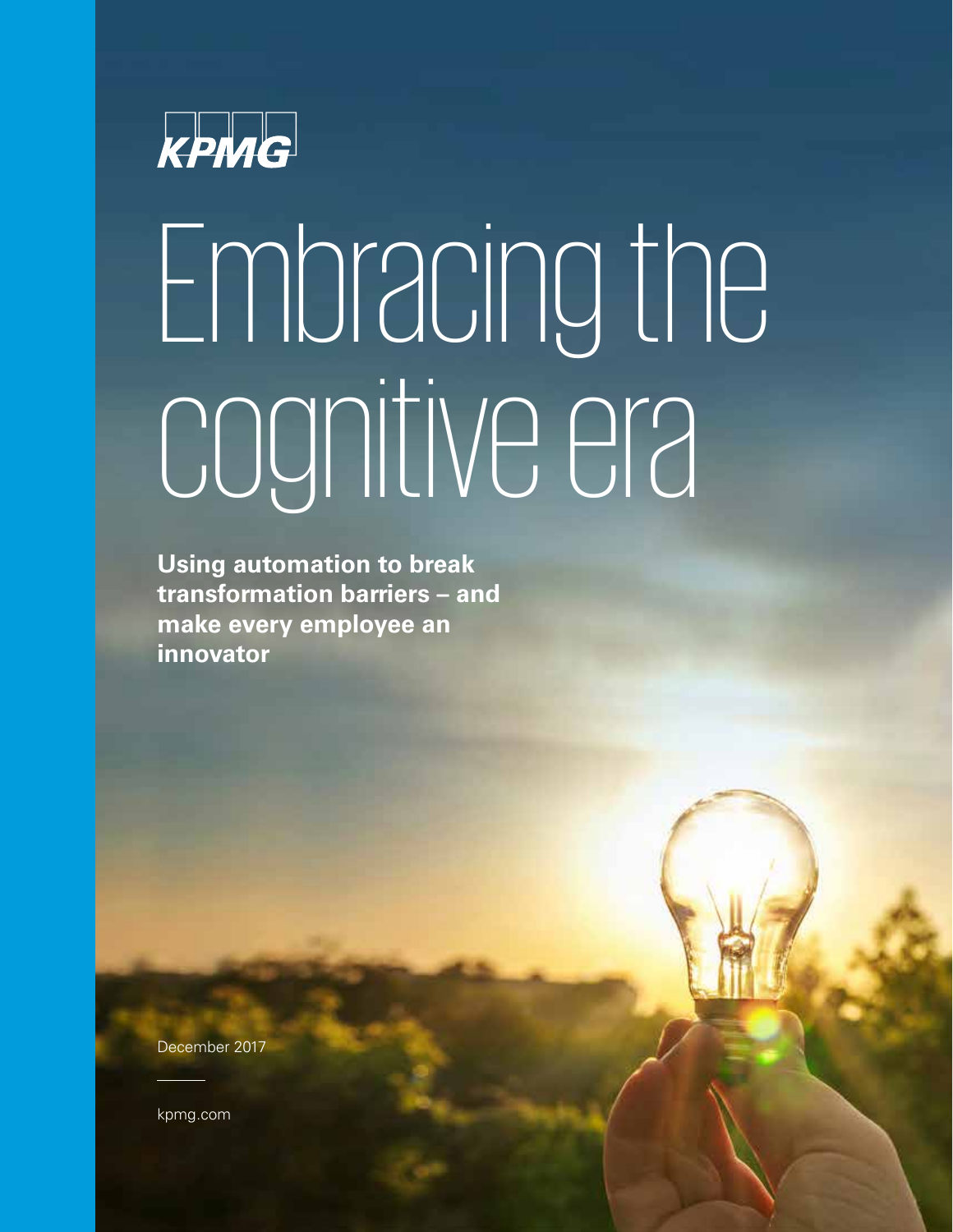## Introduction

Steve Jobs said innovation is the difference between leaders and followers. Indeed, in today's fast-moving environment, innovation drives economic growth and competitive advantage. That is why most business leaders see it as one of their top three priorities.

But the business of innovation is hard, and the biggest spenders are not always the most successful. In fact, in a global innovation study, only 25 percent of enterprises were effectively generating new ideas and turning them into market success,<sup>1</sup> due largely to a lack of time, capital, and talent.

Companies have tried various strategies to overcome these constraints. Google, for example, encouraged employees to dedicate 20 percent of their time to experimenting with their own ideas.<sup>2</sup> IBM has flirted on and off with "Think Fridays," reserving a weekly afternoon for employees to literally just think.<sup>3</sup> At KPMG we are creating innovation labs with top-notch talent, an exclusive focus on innovation, and guaranteed access to capital.

But why should such innovation be restricted only to a select group of employees or a certain slot of time? What if every employee had all the time and resources that he or she needs to be an innovator? What if you could transform your enterprise into an engine of unconstrained innovation?

1 Booz & Company, The 2012 Global Innovation 1000

2 The Google Way: Give Engineers Room, New York Times, October 21, 2007

3 IBM Think Fridays: Time to become innovative, Big Think, 2007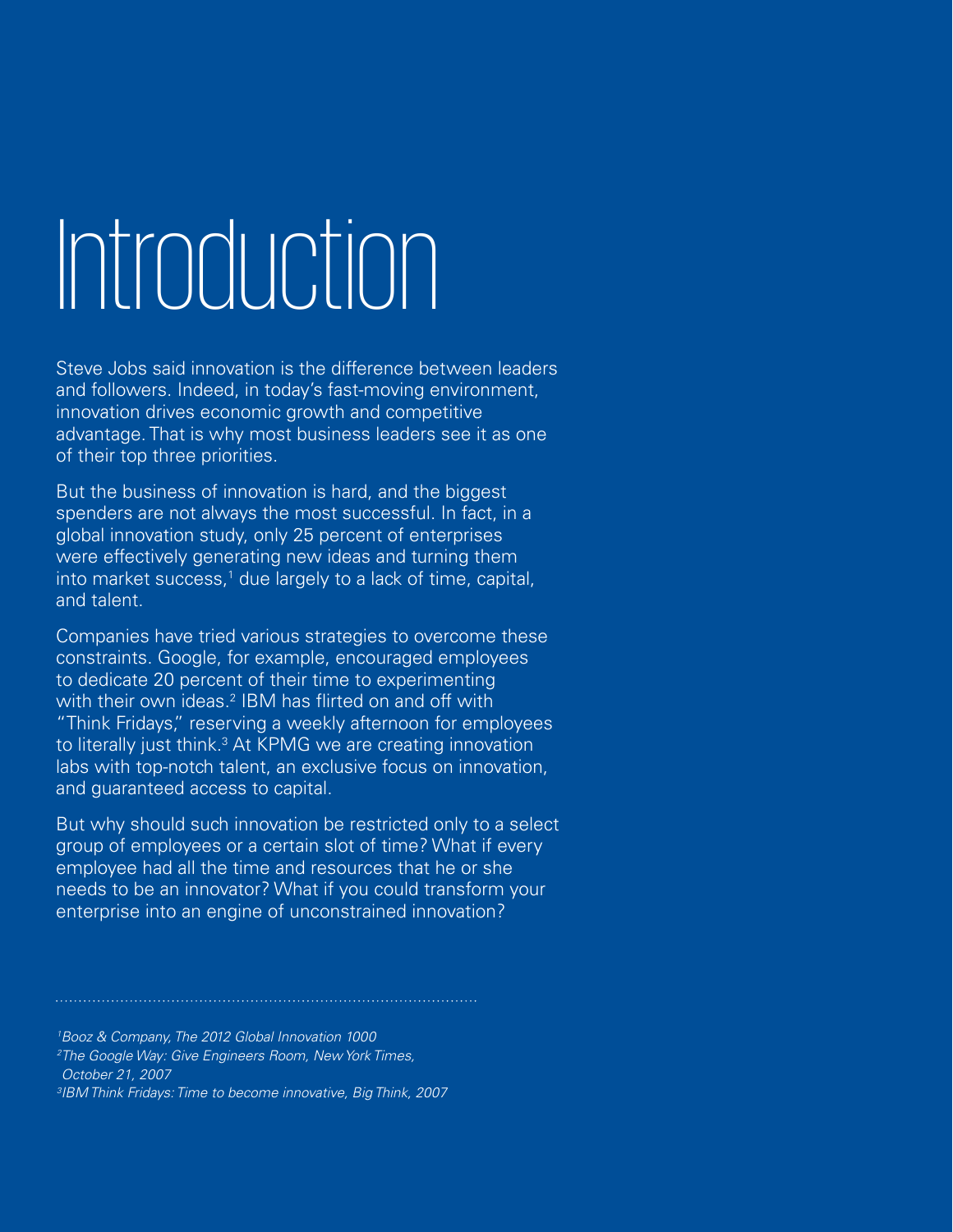## Contents

| How we got here – and the next wave of business transformation |
|----------------------------------------------------------------|
| Augmenting human skills                                        |
| - A new class of digital labor                                 |
| Accelerating time to proficiency                               |
| Scaling expertise across the enterprise                        |
| Overcoming the barriers to innovation                          |
|                                                                |
| Innovation discovery                                           |
| Vendor landscape                                               |
| Strategy and roadmap                                           |
| Implementation                                                 |
|                                                                |
|                                                                |
|                                                                |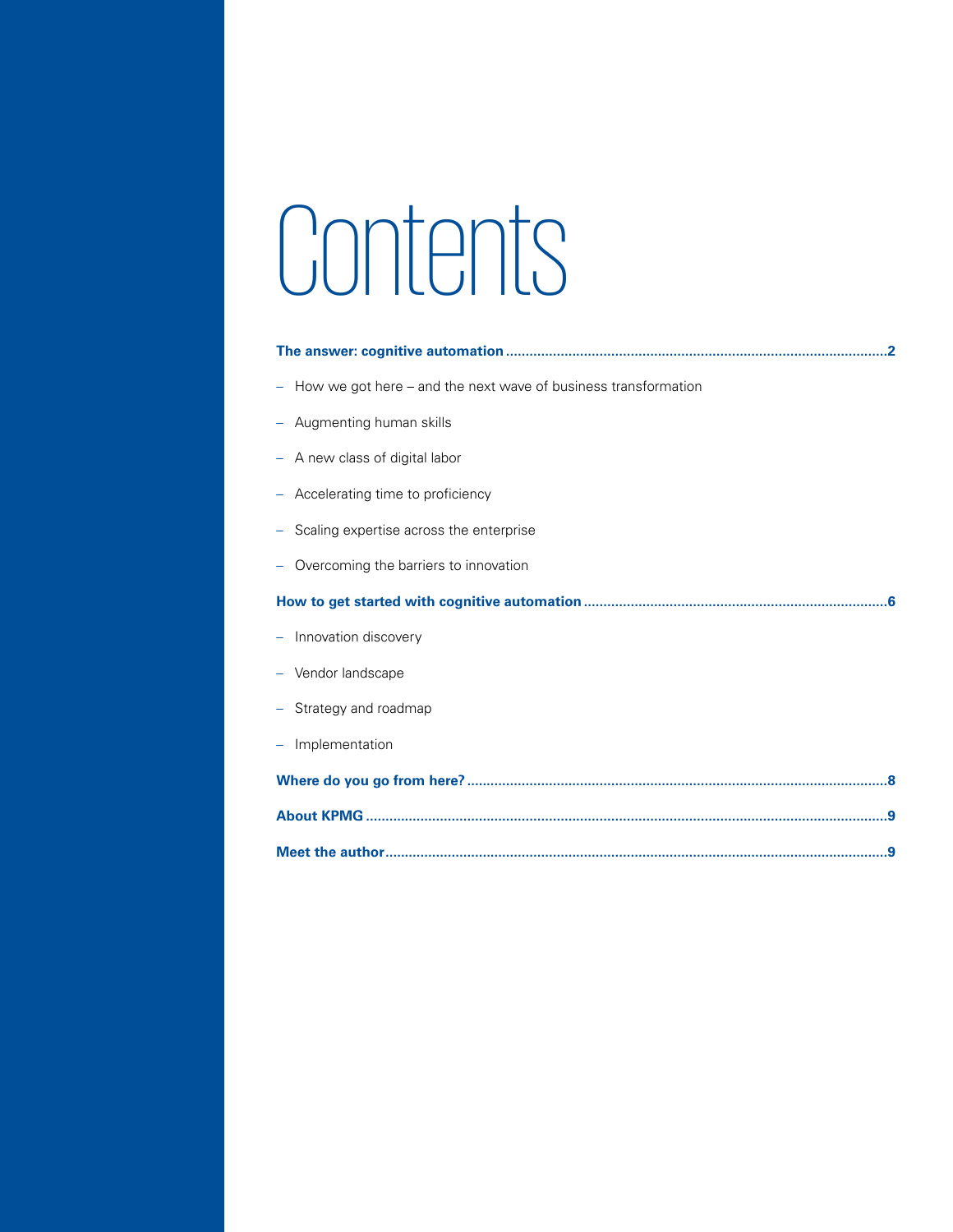### The answer: cognitive automation

The cognitive systems era, which is the most exciting phase of enterprise transformation in more than a century, is upon us. Cognitive software mimics human activities such as perceiving, inferring, gathering evidence, hypothesizing, and reasoning. And when combined with advanced automation, these systems can be trained to execute judgment-intensive tasks.

As such, cognitive automation is creating a new class of digital labor that can enhance human skills and expertise, making every employee an innovator. And instead of innovating just on Fridays or with 20 percent of their time, employees will innovate all the time, transforming the enterprise into an engine of innovation.

**How we got here – and the next wave of business transformation** The modern enterprise, born in the late 19th and early 20th centuries, operates at the intersection of people and process. Historically, technology has been a consistent catalyst for enterprise transformation.



**"We are at an inflection point in the way that humans relate to technology. This will be as impactful to labor as mechanical enablement was to workers in the Industrial Revolution. We may see history record this exciting window of change as the Cognitive Revolution".**

**Steve Hill, Global Head, Innovation & Investments, KPMG LLP**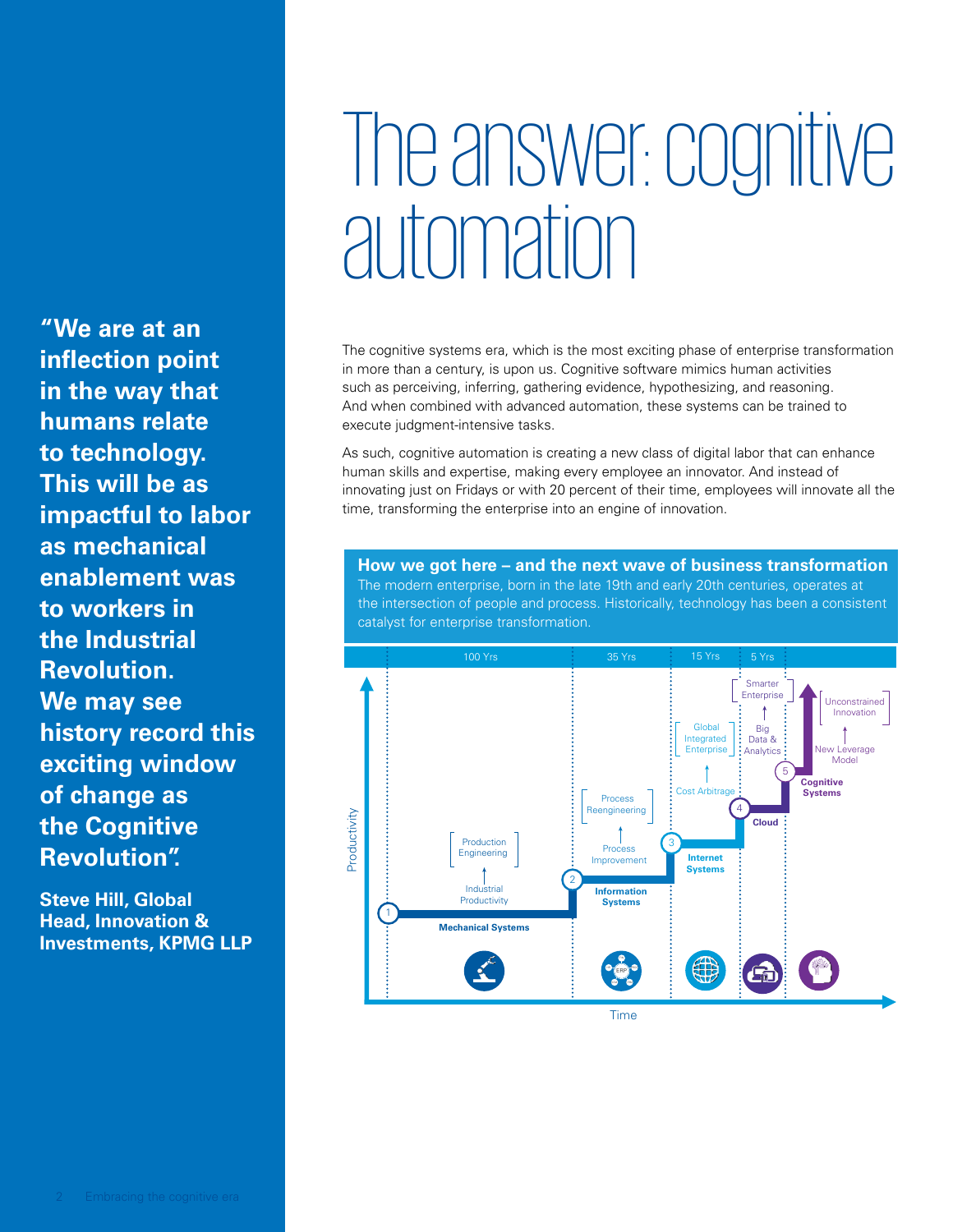

 $\mathbf{E}_{\text{ERP}}$ SCM CRM

### **Mechanical Systems**

The mechanical systems era spawned machines that could augment human labor by mimicking human musculoskeletal functions. The assembly line was born, as business leaders sought to improve industrial productivity.

### **Information Systems**

Beginning in the late 1950s and early 1960s, companies created information systems to codify critical business processes and automate common tasks. Through the late 1990s, leaders focused on improving productivity by reengineering business processes – with the help of enterprise resource planning, supply chain management, and customer relationship management.

### **Internet Systems**

By the early 2000s, as enterprise productivity plateaued, business leaders seized on the opportunity for labor cost arbitrage in emerging markets.

Organizations became globally integrated, using shared services, outsourcing, and offshoring to shift previously codified business processes to geographically scattered, low-cost labor pools—all connected by the Internet.

### **Cloud & the Internet of Things**

In recent years, enterprises have leveraged the long tail of the Internet era to become smarter and more connected—through social, mobile, analytics, and cloud.

### **Cognitive Systems**

Today, the advent of cognitive automation is the most exciting phase of enterprise transformation in more than a century. Cognitive systems are poised to bring new, unprecedented levels of automation and productivity to functions throughout the enterprise, including those traditionally driven by human judgment and experience.

### **By 2020, smart machines will be a top five investment priority for more than 30% of CIOs.**

Gartner Predicts 2016: Smart Machines: [https://www.gartner.com/](https://www.gartner.com/doc/3175120/predicts--smart-machines) [doc/3175120/predicts--smart-machines](https://www.gartner.com/doc/3175120/predicts--smart-machines)

Cognitive automation is a new strategy for transformation. It puts unconstrained innovation well within reach by:

### **Augmenting human skills, enabling employees to contribute new insights.**

– With cognitive software at their side, generalists can behave like specialists, and less experienced employees can perform like seasoned veterans. For example, a young tax accountant who once may have struggled to interpret a general ledger can now use a cognitive system to instantly analyze enterprise transactions, and effortlessly translate GAAP accounts (prepared with generally accepted accounting principles) into tax accounts. Moreover, this accountant can simultaneously learn why certain line items are treated the way they are.

A physician, meanwhile, can use a cognitive system to read a patient's medical records and uncover innovative treatment protocols by researching a vast, constantly evolving body of knowledge.

### **A new class of digital labor**

Cognitive automation is the convergence of robotic process automation (RPA) and cognitive technologies. These cognitive systems—including natural language processing, machine learning, data analytics, and probabilistic reasoning—can perform tasks that have historically required human intelligence and situational analysis.

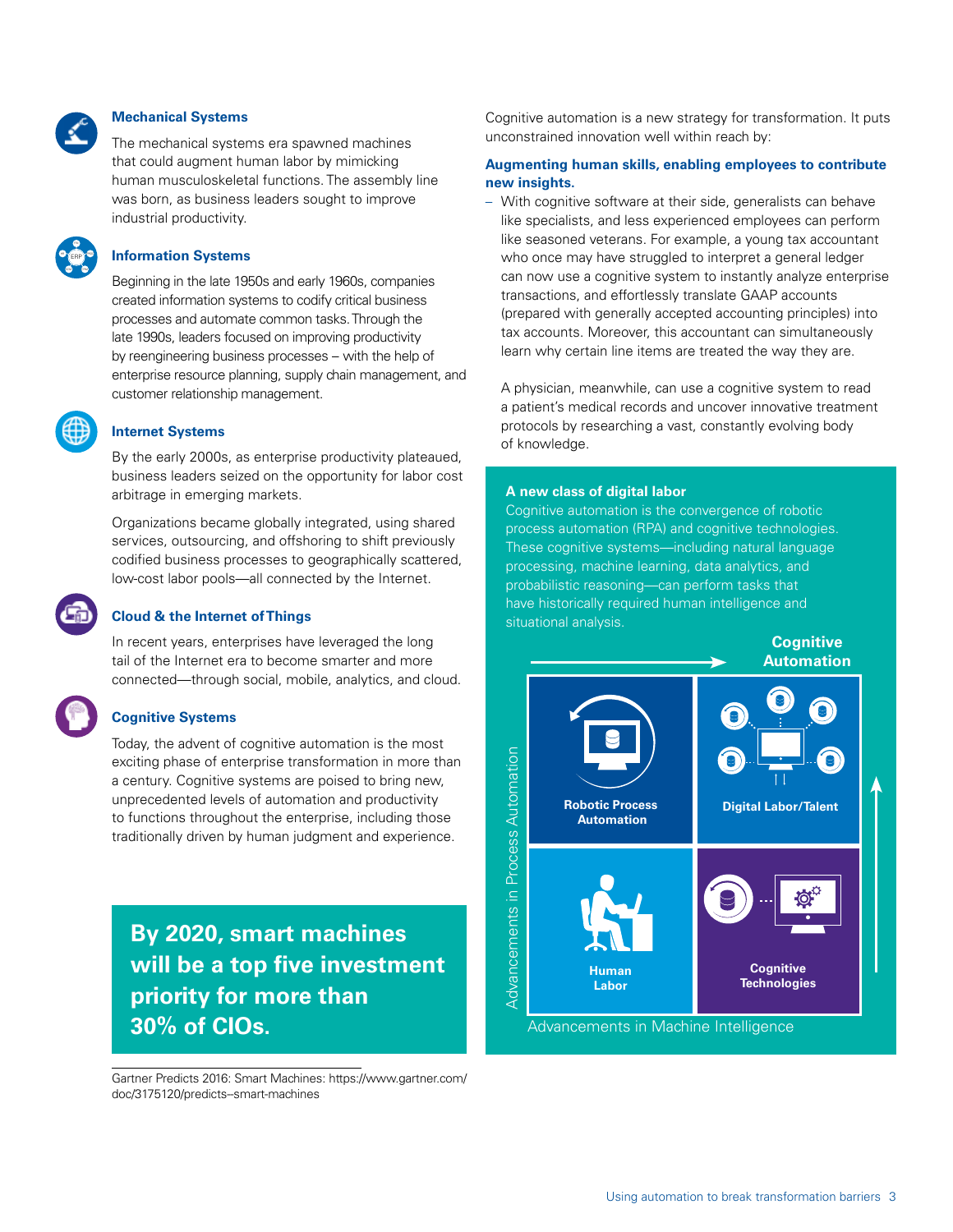Digital labor helps employees tackle unfamiliar professional situations, and contribute new insights to the enterprise. For example, a paralegal who traditionally used, say, LexisNexis to identify legal precedent is no longer limited by the size of the knowledge base or the time required to search, analyze, and synthesize the findings into a compelling rationale. Instead, by using cognitive software to analyze massive amounts of structured and unstructured data, he or she can now research everything in a short period—and suggest new ideas that the legal team previously had not considered. In this way, cognitive automation helps employees evolve quickly from casual experts to professionals with deep skills.

Similarly, an auditor can use a cognitive system to significantly improve his or her analysis of a company's books. Instead of reviewing just the past 10 years, he or she can review the past 100 years—and potentially uncover new correlations and historical anomalies that could point to previously unknown risks. In short, cognitive systems can significantly help professionals solve routine and unfamiliar problems, so they can discover new insights and innovative ways to do their jobs. And this discovery will not be relegated to one afternoon a week; it will potentially be in every minute of their professional life.

### **A different kind of leverage model**

Cognitive automation is poised to remove constraints on people, time, and capital throughout the enterprise:

| Casual expert<br>$\longrightarrow$ Skilled expert                | <b>Accelerate</b><br>time to employee<br>proficiency |  |
|------------------------------------------------------------------|------------------------------------------------------|--|
| Inexperienced employee<br>→ Seasoned veteran                     |                                                      |  |
| Speed and responsiveness                                         |                                                      |  |
| Value through new insights                                       | <b>Augment</b><br>decisions in the<br>moment         |  |
| Reduced risk                                                     |                                                      |  |
| Consistency of output                                            |                                                      |  |
| Pursuit of adjacencies                                           | <b>Scale</b>                                         |  |
| Revenue growth – without the proportional growth in<br>headcount | expertise within the<br>enterprise                   |  |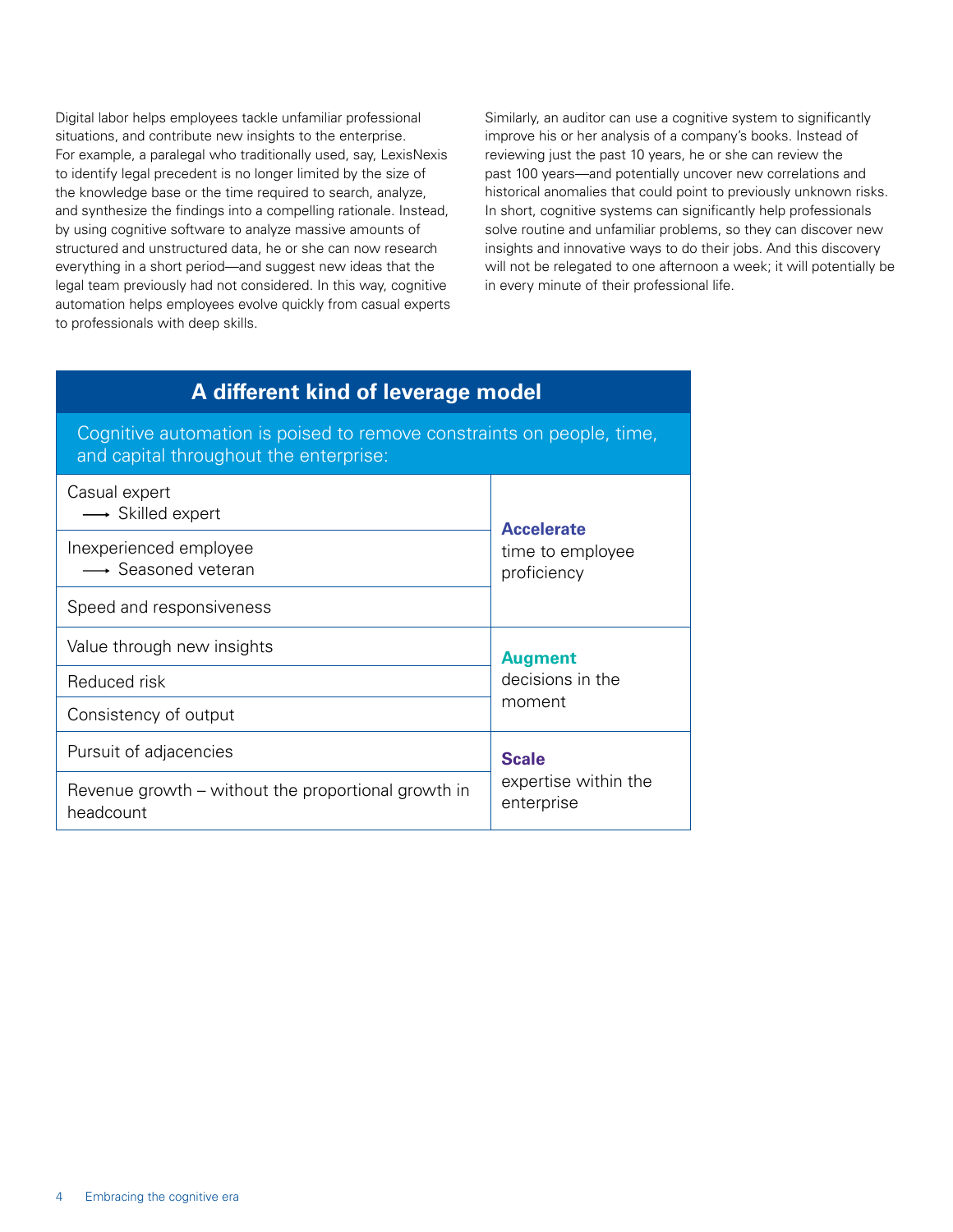### **Accelerating time to proficiency.**

– With the help of digital labor, new employees—both untrained and professional—can quickly assimilate into the enterprise culture and begin delivering on key performance indicators. In a call center, for example, a new agent may typically spend considerable time training in knowledge bases and other systems before taking a call in a live customer support environment. But by using cognitive software—in the form of a digital assistant—a relatively inexperienced agent can become proficient much more quickly, answering questions that typically would be fielded by more seasoned veterans. As baby boomers leave the workforce and millennials enter it, companies can use cognitive assistants to bridge the expertise gap.

### **Scaling expertise across the enterprise.**

– An enterprise is a function of talent and expertise across the ranks. That is why companies spend billions each year to acquire the right employees, identify the best performers, codify their characteristics, and diffuse them throughout the organization—so all employees can function like the best employees. With cognitive systems, this process of scaling expertise becomes much easier. Cognitive systems can observe and learn from top performers—and quickly transfer those learnings to other employees. Cognitive systems can be trained on the basis of the top performers, and then used to assist and augment other employees in a digital assistant mode.

So whether you are looking at the back office, middle office, or front office, cognitive systems can help you overcome the traditional barriers of time, capital, and talent to scale expertise across the enterprise. These systems can also improve the quality and consistency of output.

One of the most profound examples is in the healthcare industry. Leading medical institutions such as Memorial Sloan Kettering are using cognitive systems to quickly scale medical expertise to distant markets such as the Middle East and Asia, where local doctors may not have the same knowledge or training as their U.S. counterparts. These local doctors are being assisted by specialist trained cognitive systems when they diagnose and treat patients, bringing advanced diagnosis and treatment assistance in the form of cognitive assistants. Thanks to this innovation, these institutions are providing overseas patients with high-quality healthcare, previously unavailable in these markets.

Ultimately, the cognitive era will likely unleash transformative enterprise growth through unconstrained innovation, so you can reduce risk, respond more quickly to market demands, and pursue adjacent opportunities.

### **Overcoming the barriers to innovation**

When it comes to innovation, most organizations face hurdles related to talent, capital, and time. Cognitive automation is a way to surmount them.

### **Skills and talent gaps**

| Issue:              | Due to a lack of skills, training,<br>and knowledge, many workforces<br>are not capable of driving innovation<br>effectively.                                                                                   |
|---------------------|-----------------------------------------------------------------------------------------------------------------------------------------------------------------------------------------------------------------|
| <b>Solution:</b>    | Digital labor augments human<br>intelligence to make employees more<br>knowledgeable and productive.                                                                                                            |
| <b>Example:</b>     | A machine analyzes massive<br>amounts of cancer research in<br>the time it would take a human to<br>analyze a single study.                                                                                     |
| <b>Capital gaps</b> |                                                                                                                                                                                                                 |
| Issue:              | Amid competing priorities, valuable<br>resources are often devoted to<br>immediate needs, and not to higher-<br>level, innovative pursuits.                                                                     |
| Solution:           | Digital labor helps workers complete<br>mundane, routine, lower-level_tasks<br>more efficiently, so they can add<br>value through innovation.                                                                   |
| <b>Example:</b>     | A top U.S. bank used RPA to resolve<br>more than half of its information-<br>technology-related incidents without<br>human intervention*, freeing<br>up IT staff to work on business-<br>advancing initiatives. |
| <b>Time gaps</b>    |                                                                                                                                                                                                                 |
| Issue:              | Many enterprises innovate too slowly<br>to seize emerging opportunities<br>and separate themselves from<br>competitors.                                                                                         |
| Solution:           | Digital labor enables employees to<br>devote more of their time to creative,<br>high-value work that increases<br>company agility.                                                                              |
| <b>Example:</b>     | A finance professional who<br>previously spent half his workday<br>processing transactions now has<br>time to evaluate new cost-saving<br>opportunities for the firm.                                           |

\*How Digital Labor Is Transforming IT, CIO Insight, 2014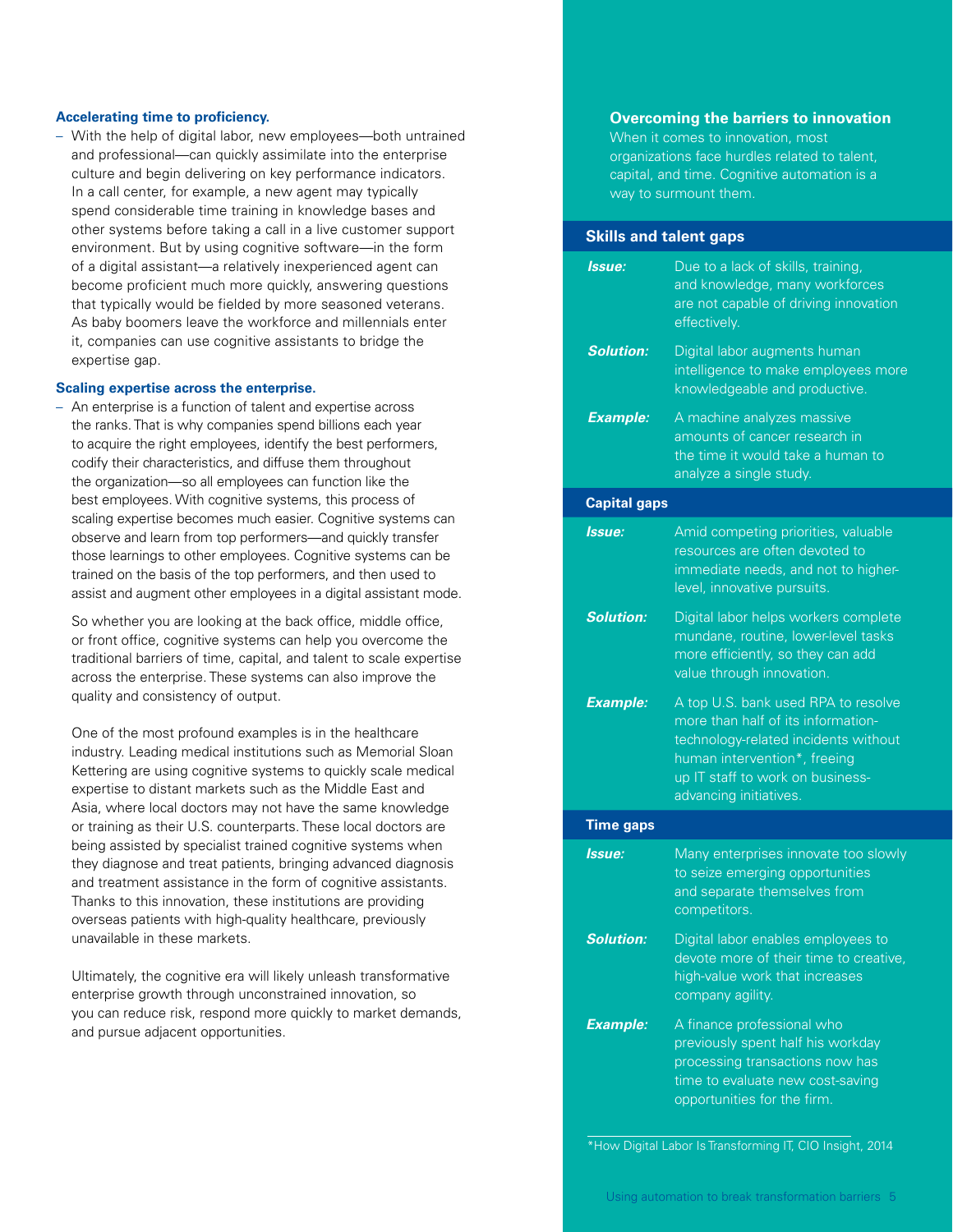### How to get started with cognitive automation

Innovation leaders see cognitive automation not just as technology implementation, but part of a holistic strategy that reaches across the enterprise, potentially improving the performance of every employee. Want to harness digital labor for enterprise innovation? Consider these four phases:



**Governance Model**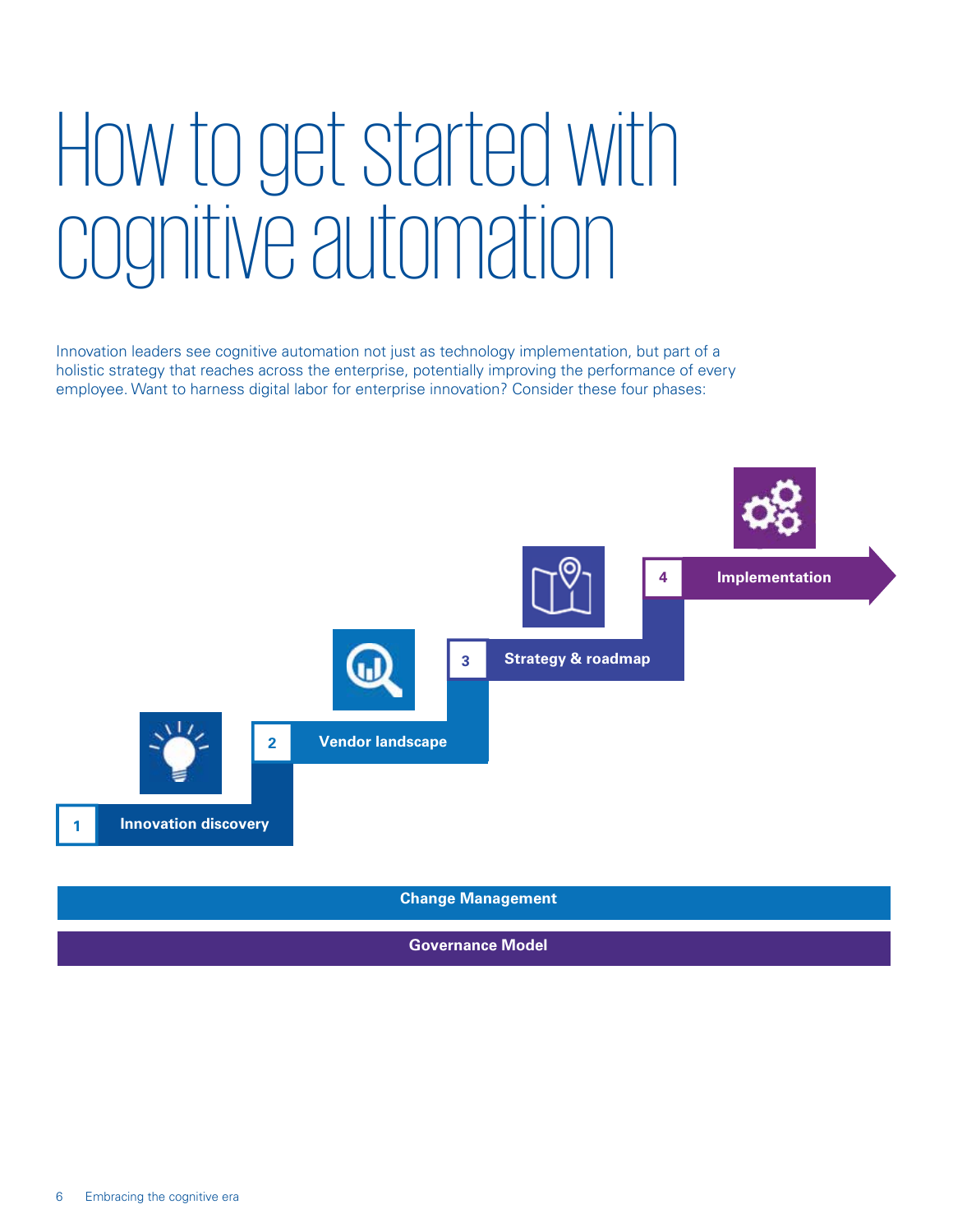### **Innovation discovery**

With your industry leadership at stake, it is critical to navigate the complexities of cognitive automation and evaluate its potential in your enterprise—and do so quickly. To start and sustain the cognitive automation journey, determine what the disruptive trend will mean for your business processes, people, and culture. What are the benefits of digital labor? What are the cognitive opportunities across functions? How will employees do their jobs differently? Your innovation discovery should culminate in a clear understanding of these factors, so you can prepare the organization for significant transformation.

### **2 Vendor landscape**

Cognitive automation vendors have varying levels of maturity and capability, so it is important to separate hype from reality and choose the right solution for your needs. Do you need a niche software provider with narrow applications, such as digital assistants for retail customer service? Do you need a vendor for configurable process robotics software? Or is it best to seek a provider of more comprehensive platforms in artificial intelligence and machine learning?

Ultimately, vendor selection should align with your strategy for creating enterprise value, balancing short-term quick wins with long-term game changers. Also consider how vendors will complement your internal capabilities.

### **Strategy and roadmap**

To help ensure success in the cognitive automation journey, determine where to start and how to progress. Your strategy and roadmap should include prioritized use cases, along with "cognitive moments" that represent transformative opportunities, plus quantified benefits, a high-level solution architecture, and user personas to show how employees will be impacted by digital labor. This kind of approach will serve as a blueprint for execution.

### **4 Implementation**

Use a portfolio approach to reduce the risk of your cognitive transformation, while ensuring that the enterprise can extract value from implementations both simple and complex. For example, you might want to start with simple RPA for quick value (refer to the different classes of automation below), which in turn can support more complex cognitive projects. Cognitive projects take longer to implement but, accordingly, have a higher business impact. Finally, ensure that technology teams use modern design thinking and agile methodologies to drive user adoption at every stage of the implementation roadmap.

Just as critical to sustained success is a model for change management and governance, which should have the full commitment of leadership and underpin all four phases of the transformation journey. This model helps ensure that the cognitive automation vision—to transform the enterprise into an engine of unconstrained innovation—becomes a reality, with buy-in from all parts of the organization.

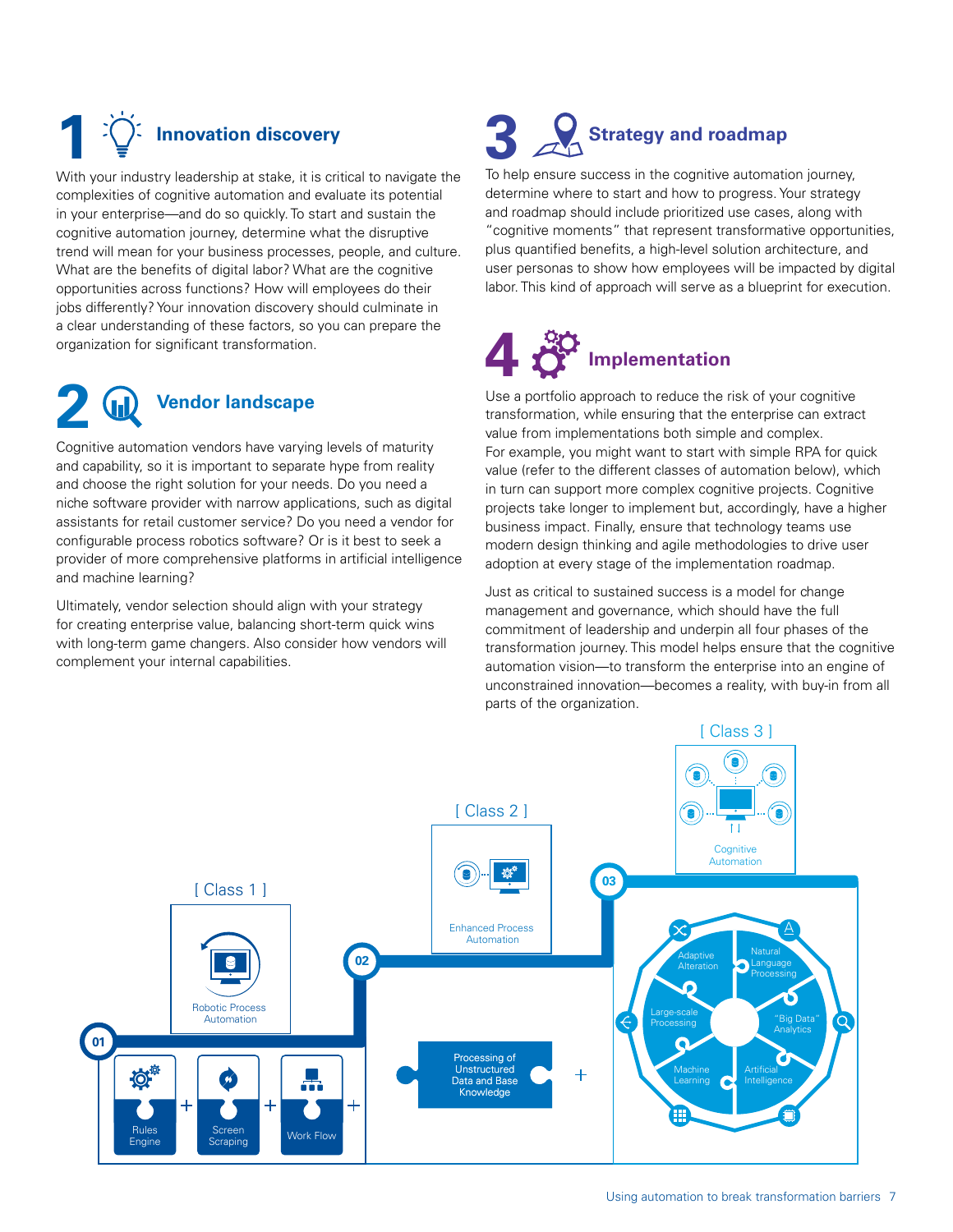### Where do you go from here?

As you begin to lay the groundwork for cognitive automation in your business, here are three key areas of consideration:

**Revisiting** your company strategy to understand how you can leverage emerging automation platforms to digitize business processes, eliminate manual activities, and drive greater cost efficiency, responsiveness, productivity and innovation.

**Rethinking** your innovation and business models to harness these technologies and the ecosystems around them for new value propositions and competitive advantage.

**Reconsidering** your resource allocation to ensure you are positioned to manage widespread workforce change and enable a culture of innovation.

**The Cognitive era is here. Are you ready to embrace automation to break transformation barriers and make every employee an innovator?**

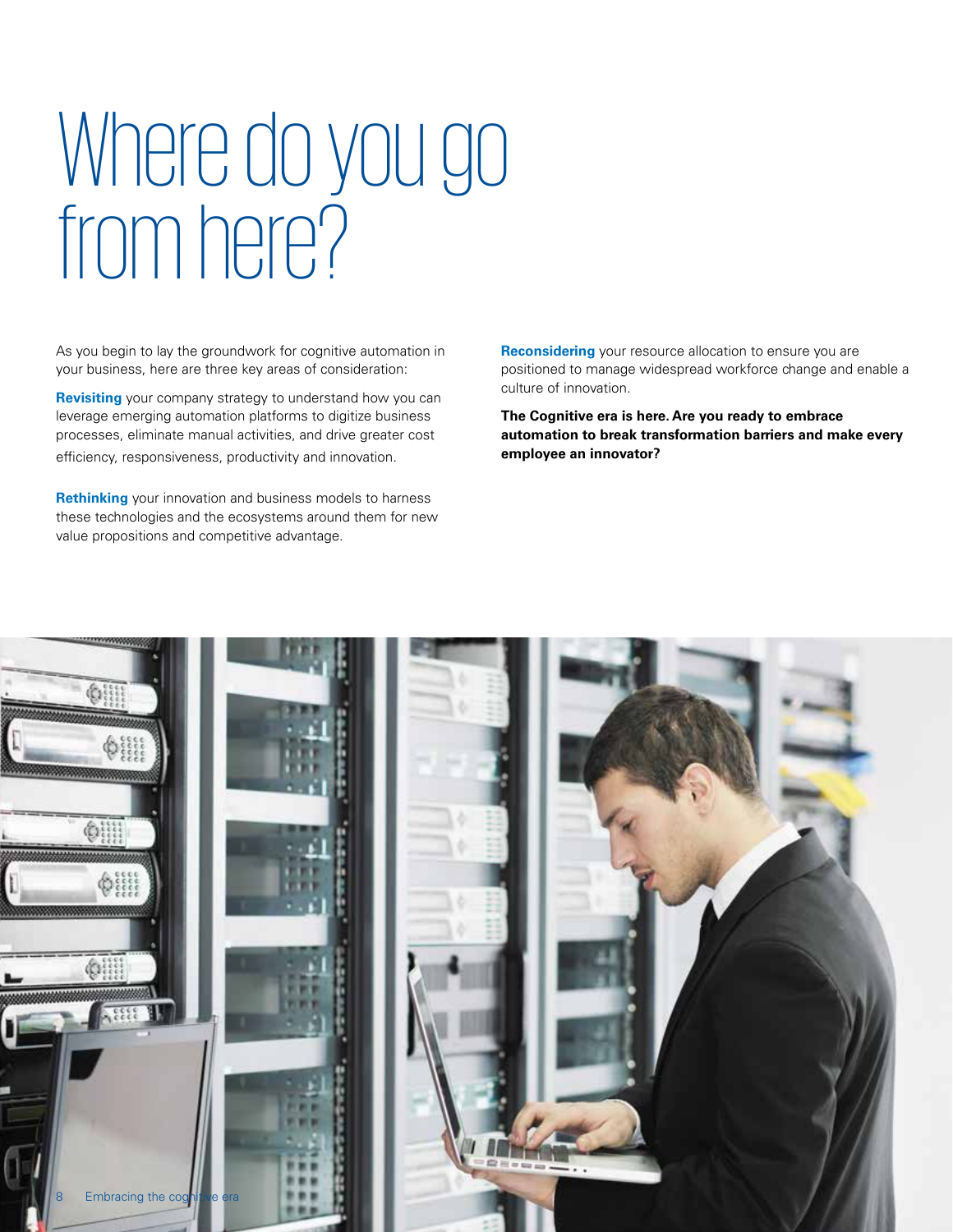### About KPMG

Working collaboratively and pragmatically alongside our clients, KPMG helps organizations improve service delivery models, reduce support costs, and drive specific business outcomes in order to achieve sustainable, continuous improvements and competitive advantage.

- Serving clients in 155 countries
- Hundreds of advisory professionals globally
- Providing services to 76 percent of Fortune Global 500 companies
- Supporting thousands of transformations

### **Our Numbers Our Differentiators**

- Objectivity as advisors
- Beginning-to-end experience
- Functional breadth
- Industry-specific experience
- Technology and governance services
- Extensive data and analytics
- Proprietary research, tools, and intellectual property
- Industry relationships
- Integrated competencies and services

## Meet the author



**Vinodh Swaminathan Principal, Intelligent Automation, Innovation & Enterprise Solutions T:** 203-940-1284 **E:** vswaminathan@kpmg.com

**Vinodh Swaminathan** is a leader of KPMG's initiatives in cognitive innovation, helping clients use cognitive computing, artificial intelligence, robotics, and other technologies to enable digital labor. With more than 20 years of experience in strategy, operations, and business transformation, Vinodh is a leading authority on market development, innovation, and growth management.